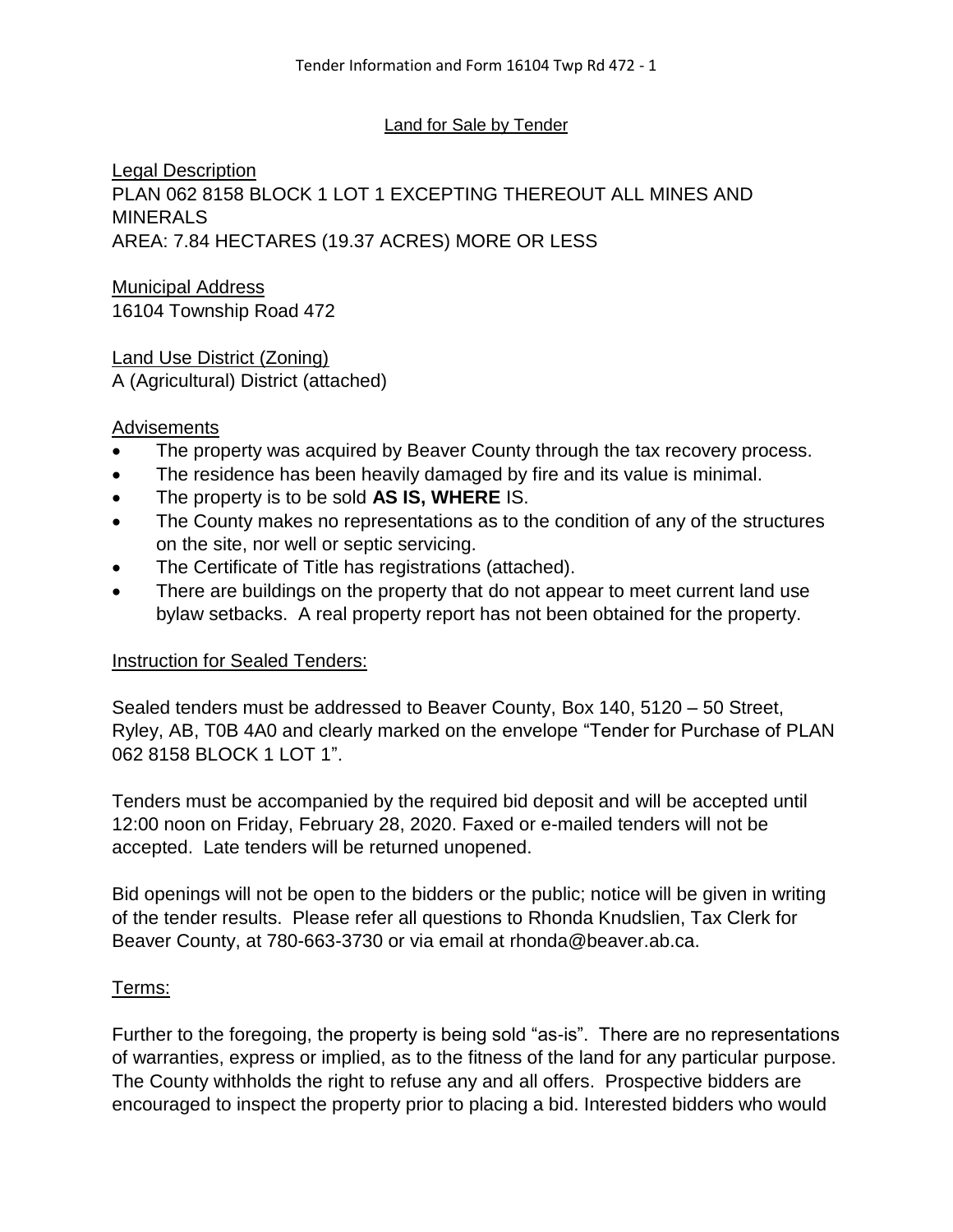like to view the property can call 780-663-3730 to make arrangements for a site inspection with County staff. Persons choosing to inspect without County permission and staff present are considered to be trespassing; the County will assume no risk nor liability for persons inspecting the site, with or without County permission.

*Written inquiries will be accepted until the end of business day February 21, 2020. Responses to all written inquiries will be provided to all interested bidders known to the County at that time.*

The successful bidder must enter into a Purchase of Land Agreement within 30 days of notification of award of tender. The successful bidder will be responsible for any legal costs resulting from the bid or sales agreement, including review of any agreements and/or registration.

## Minimum Bid

The County is required by the Municipal Government Act to recover the market value of the property, which has been established as \$70,600.00.

## Bid Deposit:

Your submission must be accompanied by a \$1,000.00 bid deposit *(cash, certified cheque or money order)*. Once a bid is accepted and sales agreement finalized between the County and the bidder, the deposit comes non-refundable per the terms of the agreement.

Deposits submitted for any bids which are not accepted by the County nor resulting in a finalized sales agreement, will be refunded.

## **The tender is not considered accepted unless and until acceptance by Beaver County Council.**

## **Commission**

The County is willing to negotiate commission with any real estate agent who brings an acceptable offer from a qualified buyer, and which directly results in a sale.

#### Possession:

The successful bidder will be granted possession of the property after payment in full has been received, and the Certificate of Title has been transferred to the bidder at the Alberta Land Title's Office.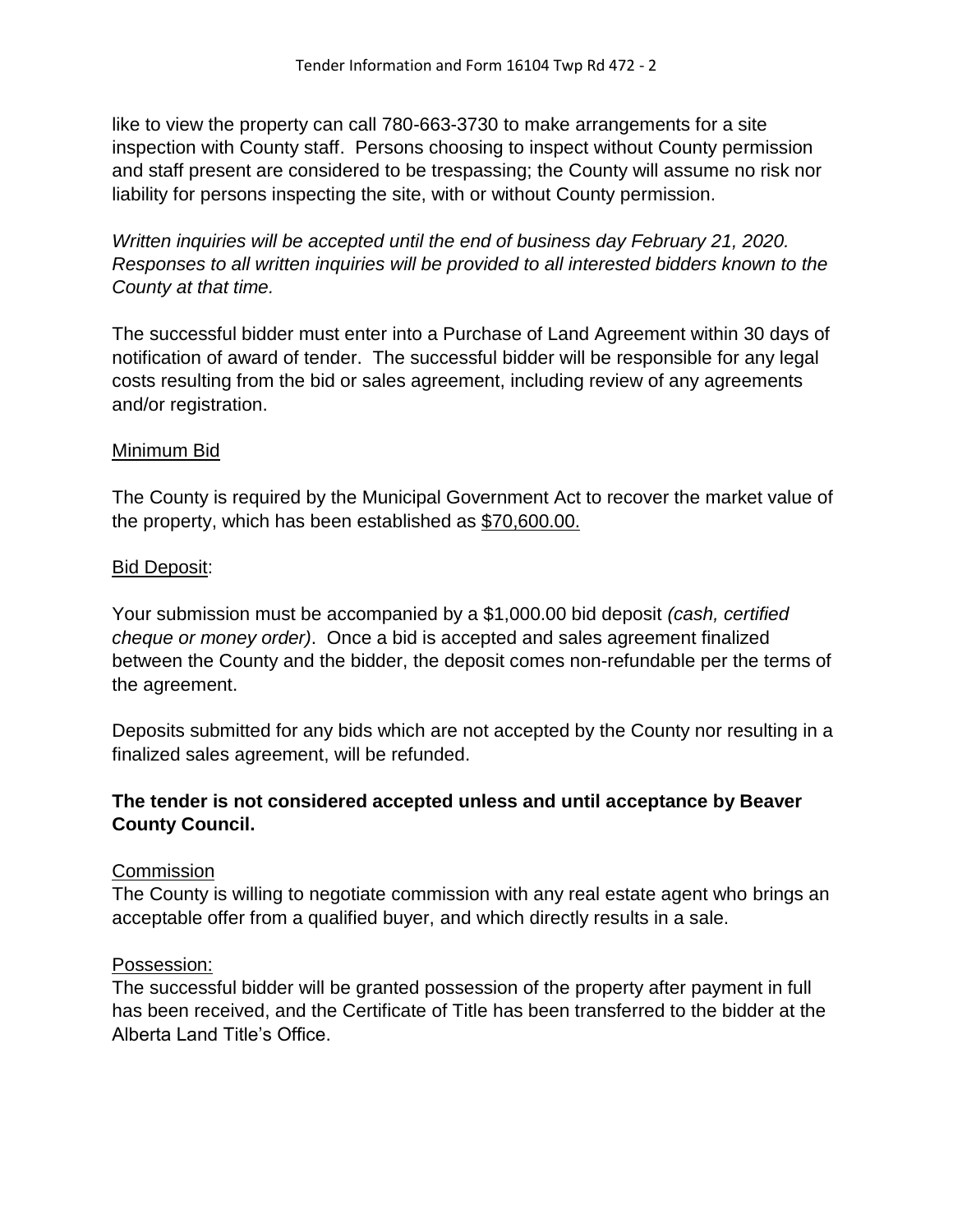# Taxes:

All adjustments for property taxes shall be made on the Closing Date of Sales Agreement.

# Conditions:

There will be no exceptions as to the conditions of this tender.

## **Offer to Purchase Land Tender:**

This offer to purchase PLAN 0628158 BLOCK 1 LOT 1 is subject to the terms and conditions outlined within.

| Bid Amount: ___________________________ | Bid Deposit: \$1,000.00                                            |  |  |
|-----------------------------------------|--------------------------------------------------------------------|--|--|
|                                         |                                                                    |  |  |
|                                         |                                                                    |  |  |
|                                         | Tel: _____________________________Cell: __________________________ |  |  |
|                                         |                                                                    |  |  |
|                                         |                                                                    |  |  |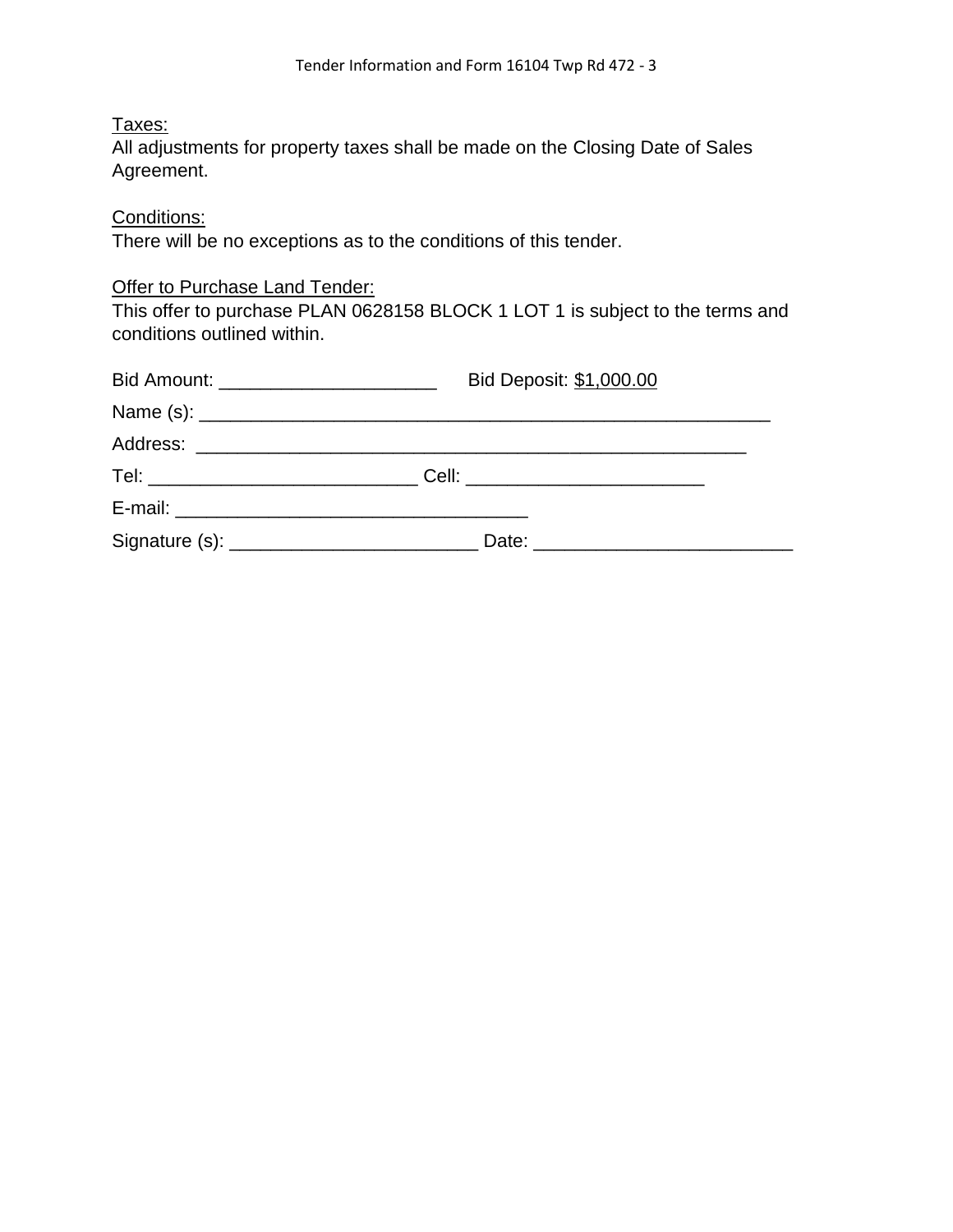

Beaver County makes no representation or warranties regarding the information contained in this document, including without limitation, whether said information  $\mathbb{C}$  BEAVER COUNTY is accurate or complete. Persons using this document do so solely at their own risk, and Beaver County shall have no liability to such person for any loss or damage whatsoever. This document shall not be copied or distributed to any person without the express written consent of Beaver County. Copyright Beaver County. All Rights Reserved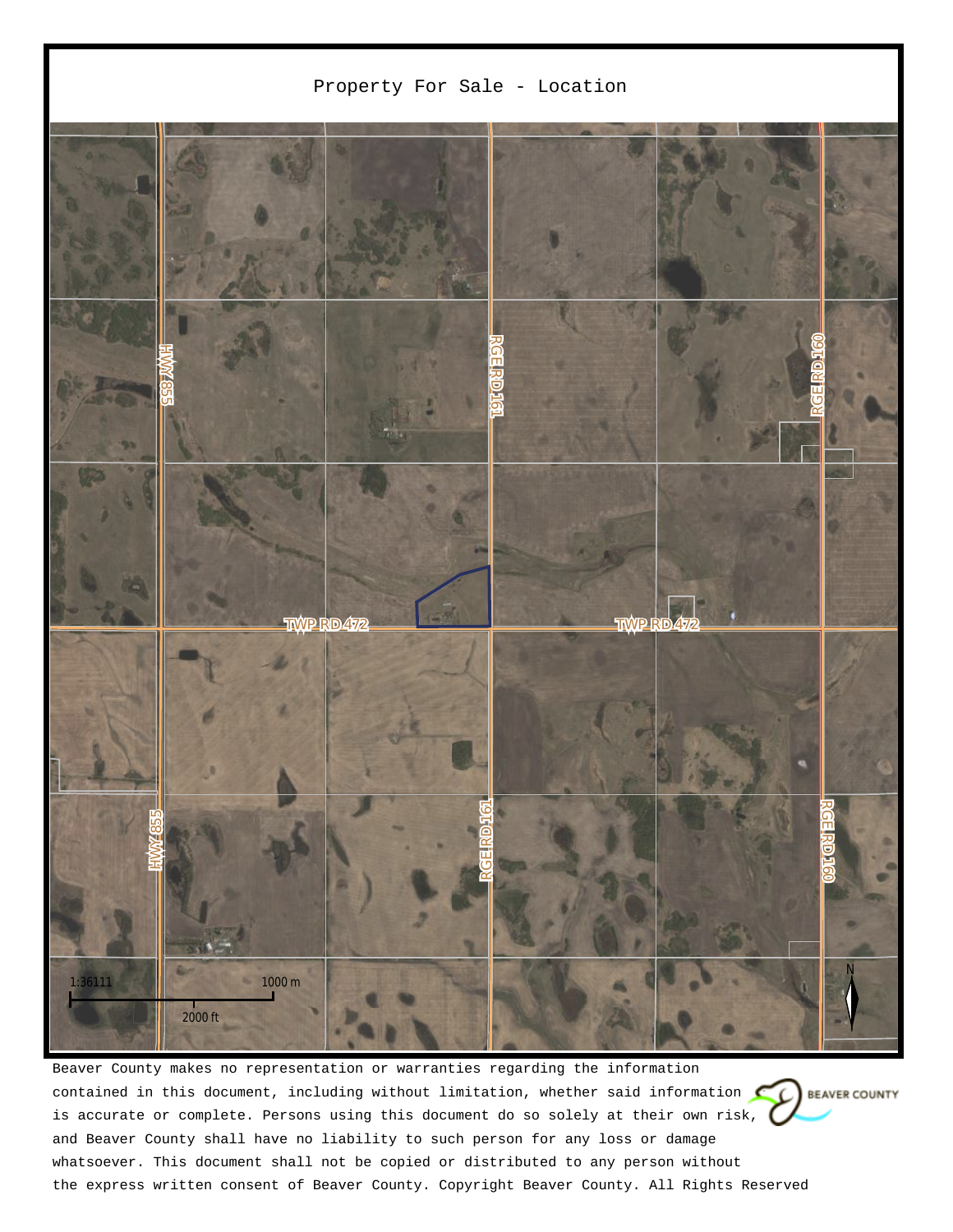

Beaver County makes no representation or warranties regarding the information contained in this document, including without limitation, whether said information  $\mathbb{C}$  BEAVER COUNTY is accurate or complete. Persons using this document do so solely at their own risk, and Beaver County shall have no liability to such person for any loss or damage whatsoever. This document shall not be copied or distributed to any person without the express written consent of Beaver County. Copyright Beaver County. All Rights Reserved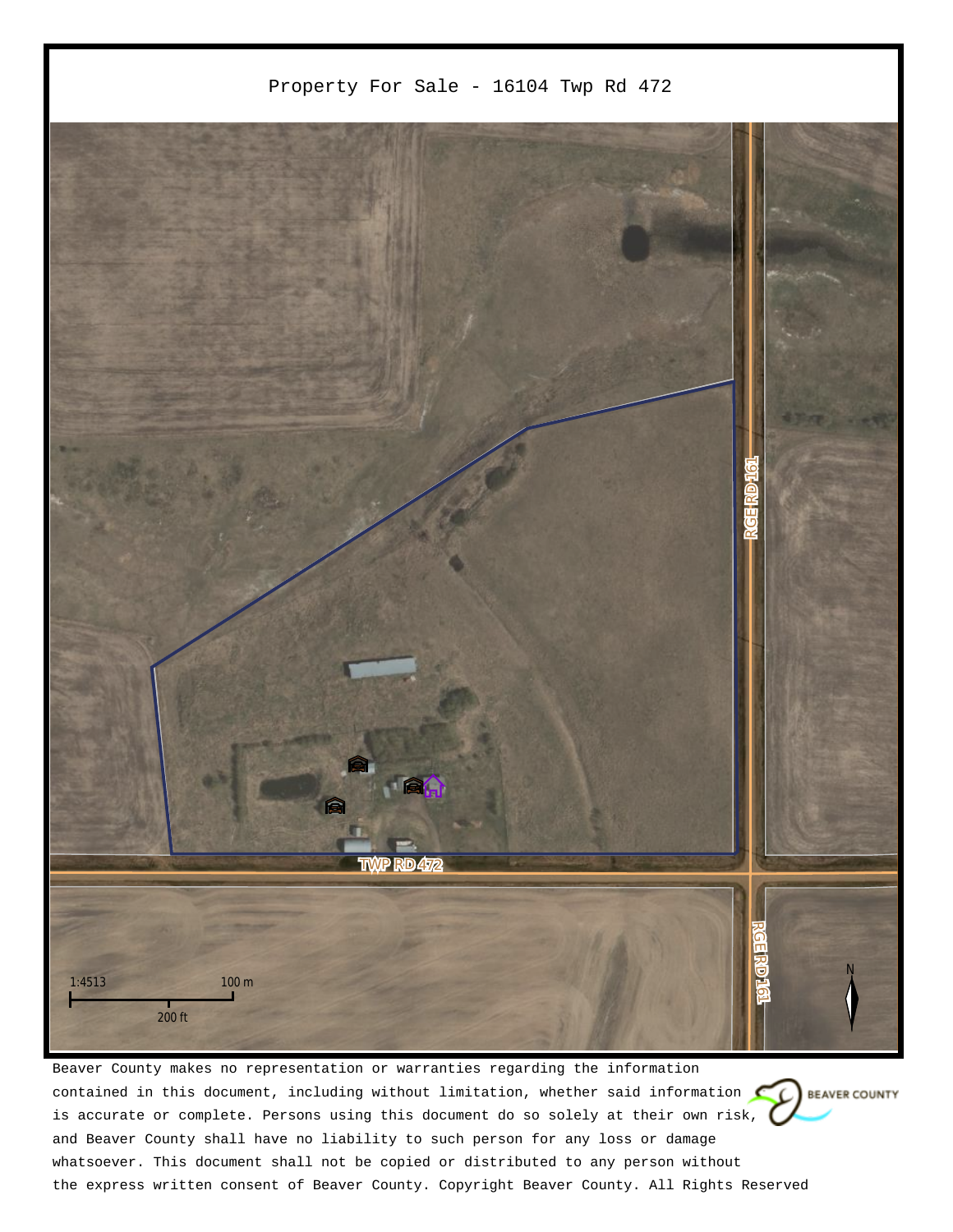

*Reconciliation of Value*

**Roll: 167143014 Address: 16104 Twp Rd 472**

#### Most Recent Sale of Property (Coded as a Used Sale)

| Sale Date:                           | Sale Price: | Improved: N        | <b>Adjusted Price:</b> |       |
|--------------------------------------|-------------|--------------------|------------------------|-------|
| <b>Market Modified Cost Approach</b> |             |                    |                        |       |
|                                      |             | Land Value:        | \$61,950               |       |
|                                      |             | Improvement Value: | \$8,650                | Ratio |
|                                      |             | Total:             | \$70,600               | 0%    |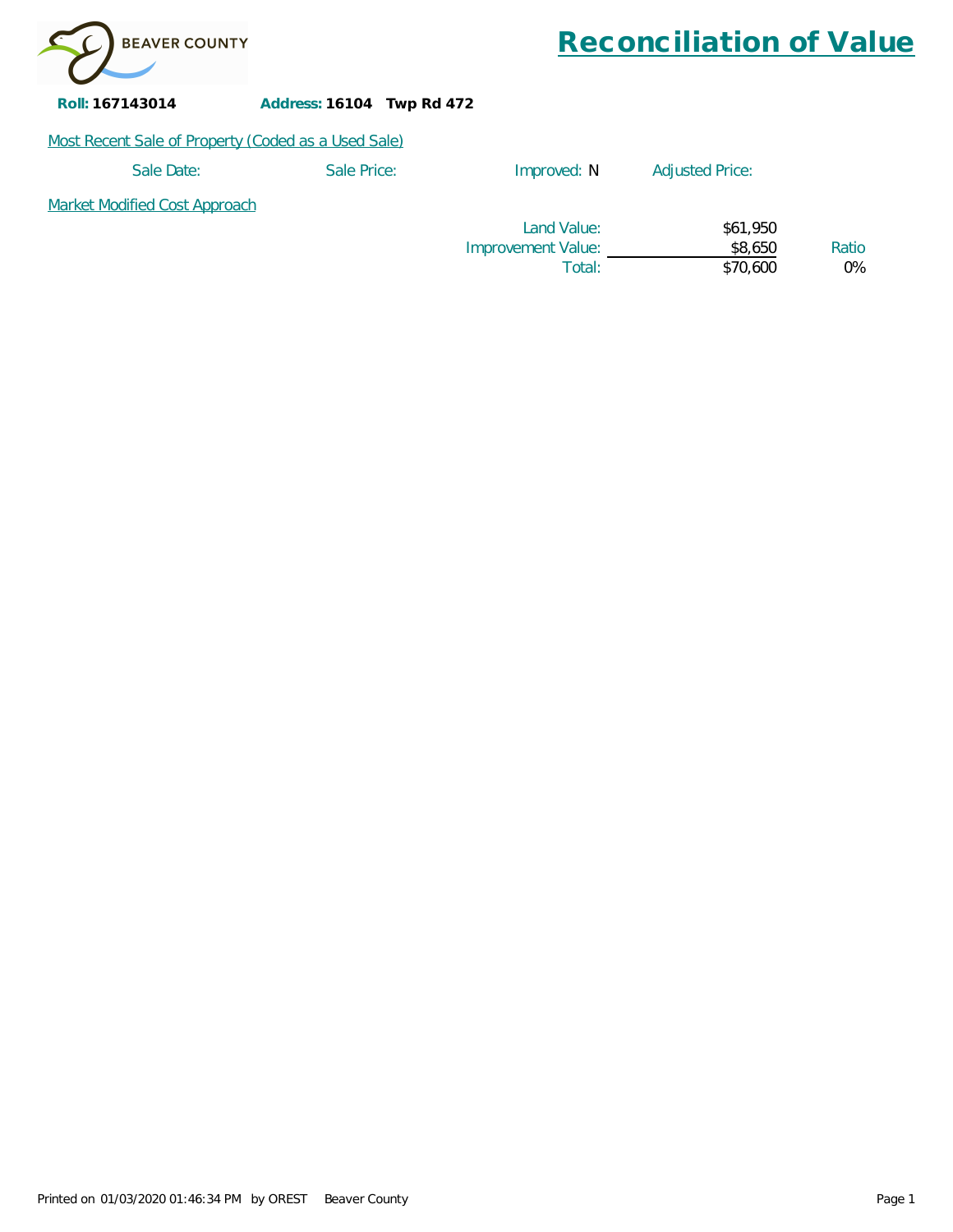

**LAND TITLE CERTIFICATE**

| s<br>LINC SHORT LEGAL                                                                                                                                       |  |                                                                                                       |                        | <b>TITLE NUMBER</b> |  |  |
|-------------------------------------------------------------------------------------------------------------------------------------------------------------|--|-------------------------------------------------------------------------------------------------------|------------------------|---------------------|--|--|
| 0032 128 530 0628158;1;1                                                                                                                                    |  |                                                                                                       |                        | 192 294 270         |  |  |
| LEGAL DESCRIPTION<br>PLAN 0628158<br><b>BLOCK 1</b><br>LOT 1<br>EXCEPTING THEREOUT ALL MINES AND MINERALS<br>AREA: 7.84 HECTARES (19.37 ACRES) MORE OR LESS |  |                                                                                                       |                        |                     |  |  |
| ESTATE: FEE SIMPLE<br>ATS REFERENCE: $4;16;47;14;SE$                                                                                                        |  |                                                                                                       |                        |                     |  |  |
| MUNICIPALITY: BEAVER COUNTY                                                                                                                                 |  |                                                                                                       |                        |                     |  |  |
| REFERENCE NUMBER: 072 090 043<br>-------------------------                                                                                                  |  |                                                                                                       |                        |                     |  |  |
|                                                                                                                                                             |  | REGISTERED OWNER (S)<br>REGISTRATION DATE (DMY) DOCUMENT TYPE VALUE CONSIDERATION                     |                        |                     |  |  |
|                                                                                                                                                             |  | 192 294 270  04/12/2019  NOTIFICATION OF \$129,360  TAX FORFEITURE<br>MUNICIPAL<br><b>ACQUISITION</b> |                        |                     |  |  |
| <b>OWNERS</b>                                                                                                                                               |  |                                                                                                       |                        |                     |  |  |
| BEAVER COUNTY.<br>OF BOX 140<br><b>RYLEY</b><br>ALBERTA TOB 4A0                                                                                             |  |                                                                                                       |                        |                     |  |  |
|                                                                                                                                                             |  |                                                                                                       |                        |                     |  |  |
| ENCUMBRANCES, LIENS & INTERESTS                                                                                                                             |  |                                                                                                       |                        |                     |  |  |
| <b>REGISTRATION</b>                                                                                                                                         |  | NUMBER $\Box$ DATE $(D/M/Y)$ PARTICULARS                                                              | ---------------------- |                     |  |  |
|                                                                                                                                                             |  | 2276TG 29/08/1972 UTILITY RIGHT OF WAY<br>GRANTEE - GREAT BASINS PETROLEUM LTD.                       |                        |                     |  |  |
|                                                                                                                                                             |  | 752 179 457 08/12/1975 UTILITY RIGHT OF WAY<br>GRANTEE - ANKERTON GAS CO-OP LTD.                      |                        |                     |  |  |
| 052 504 972 16/11/2005 CAVEAT                                                                                                                               |  | ( CONTINUED )                                                                                         |                        |                     |  |  |
|                                                                                                                                                             |  |                                                                                                       |                        |                     |  |  |